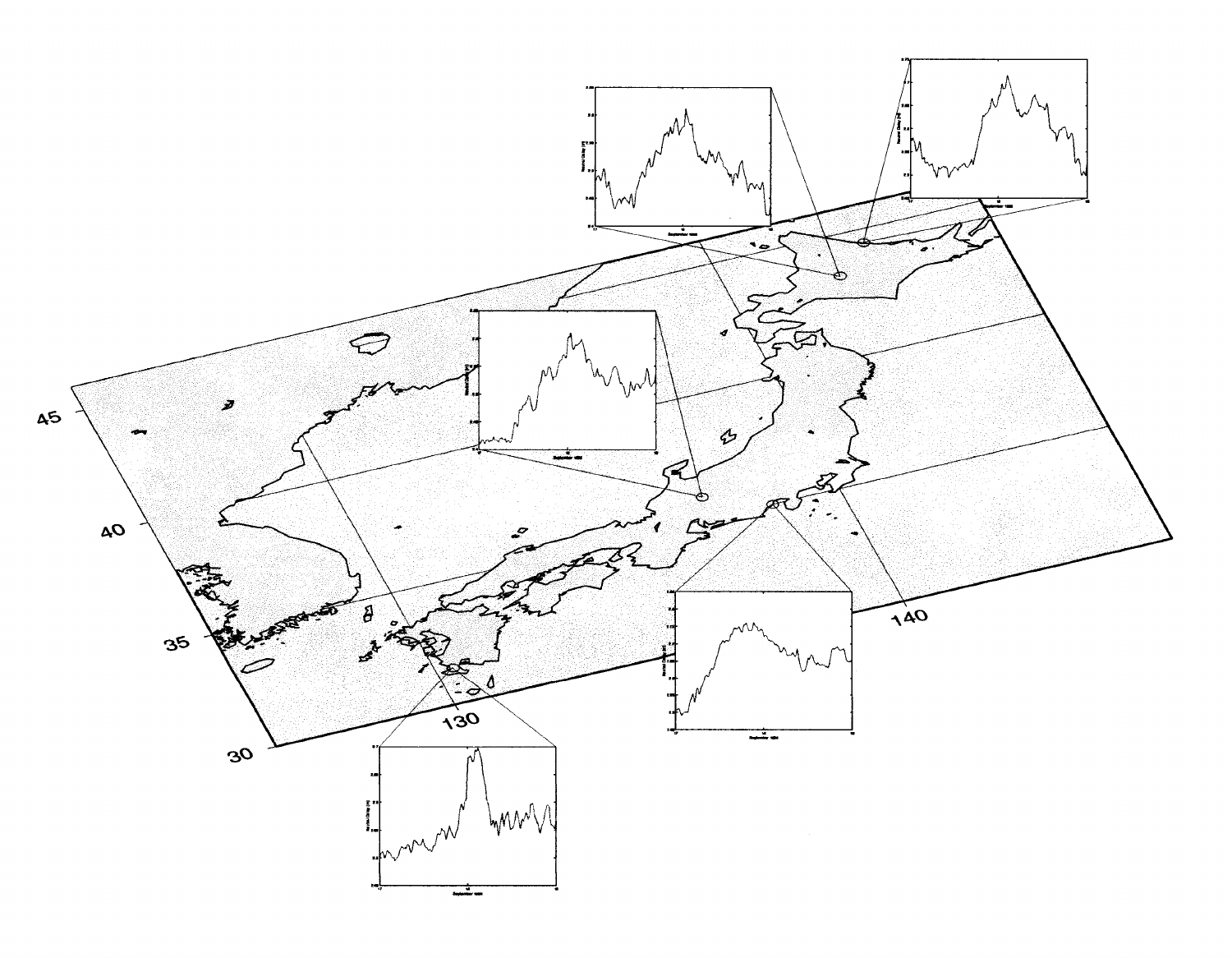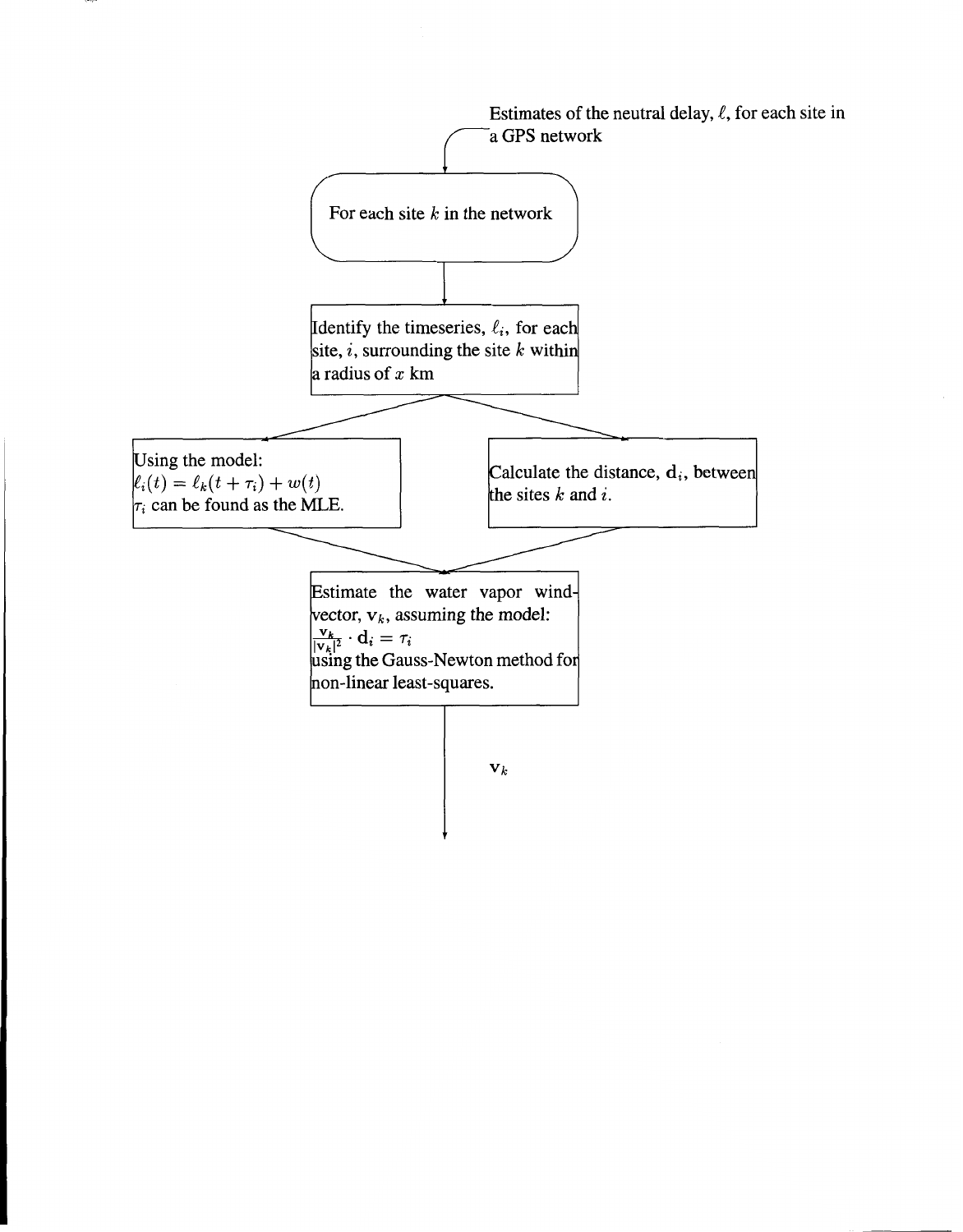## **17 September** 1998



## GMS5



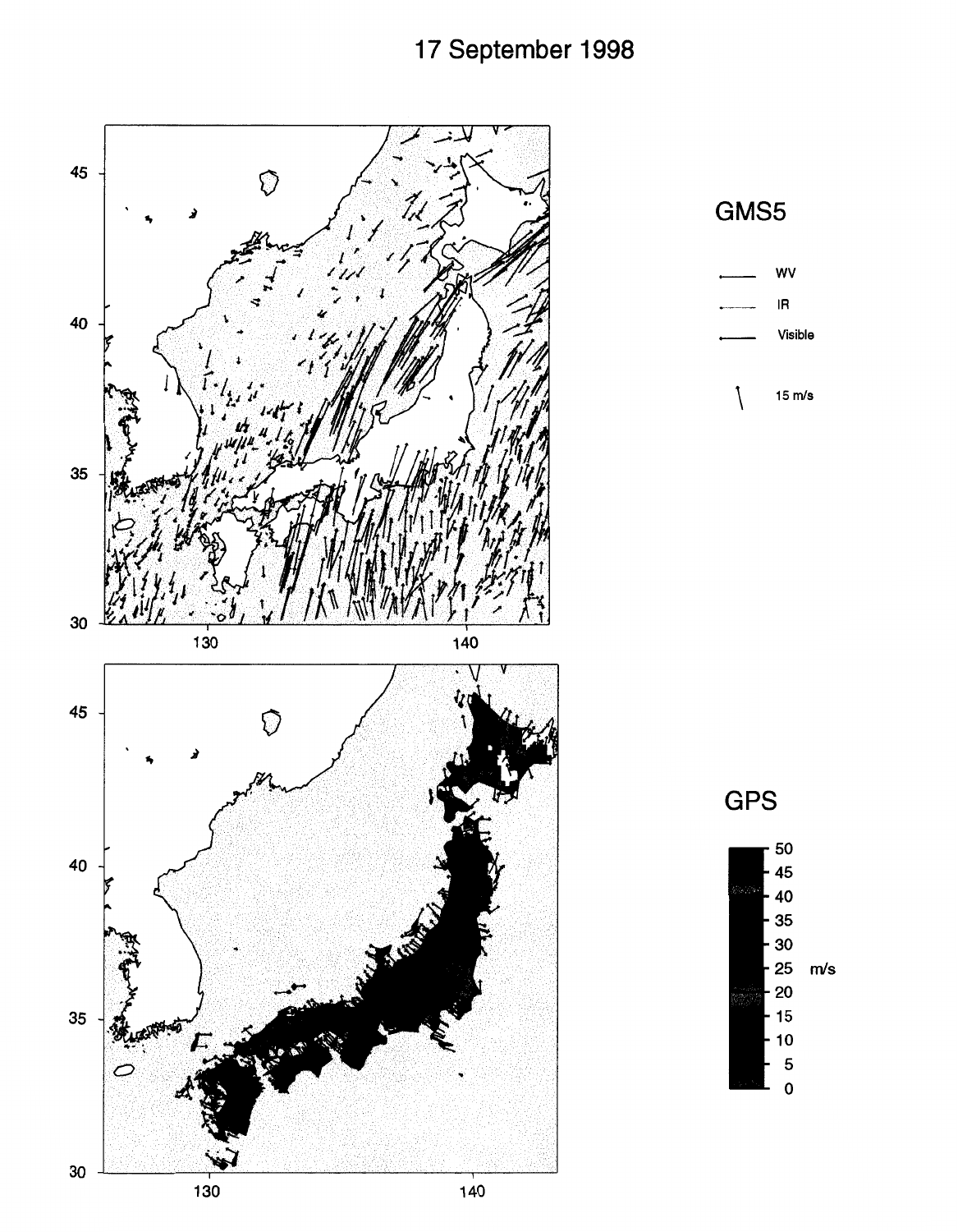





GPS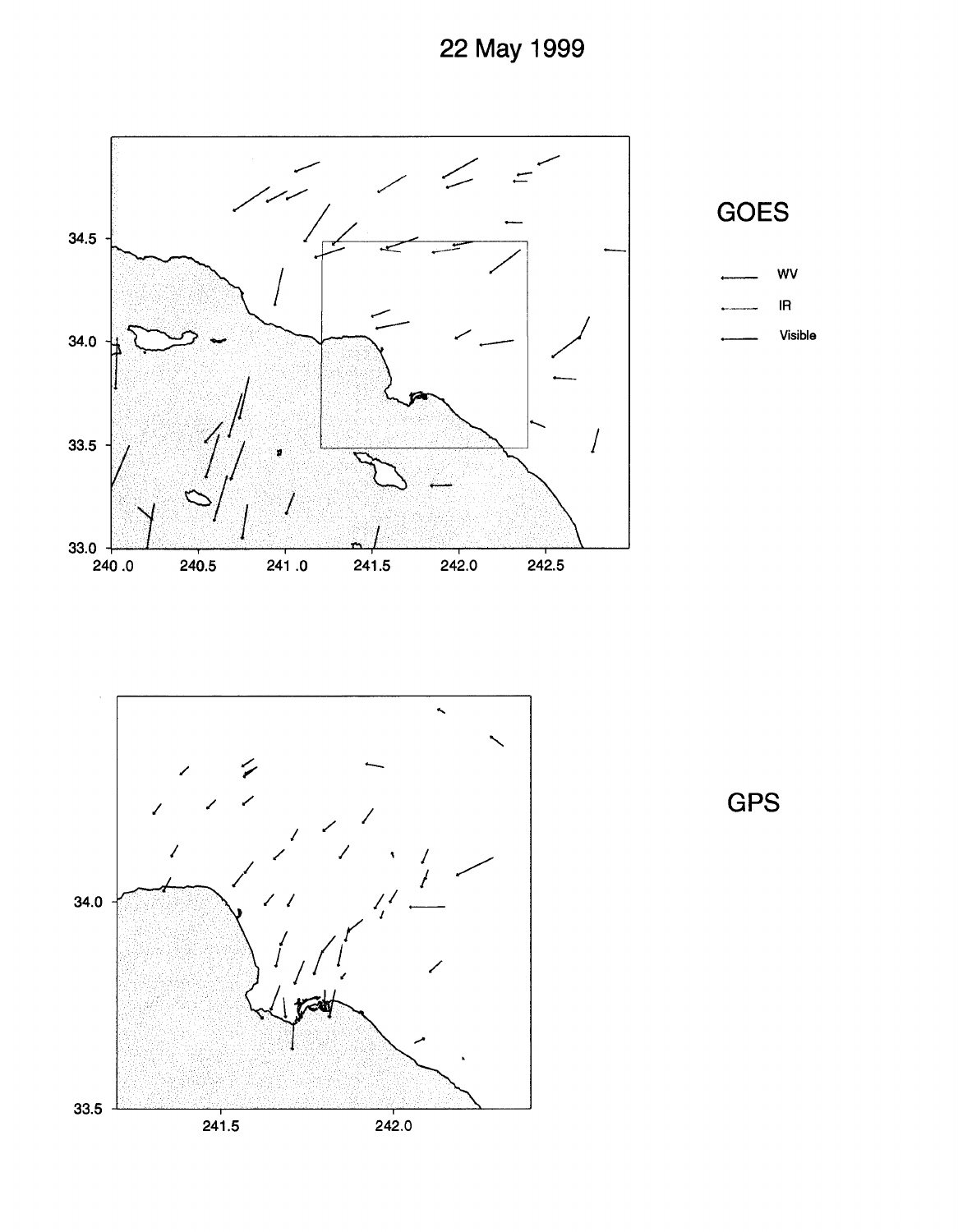





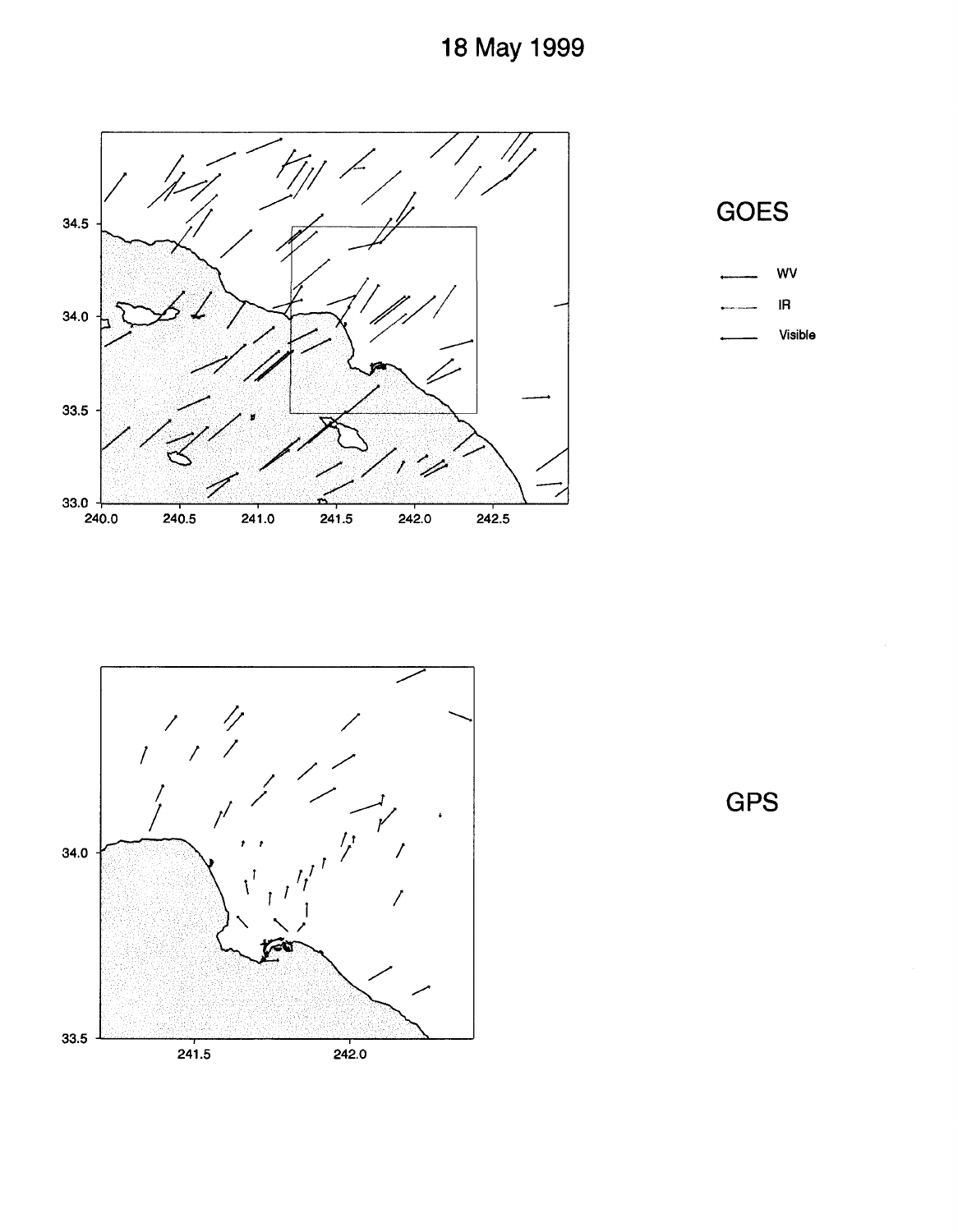